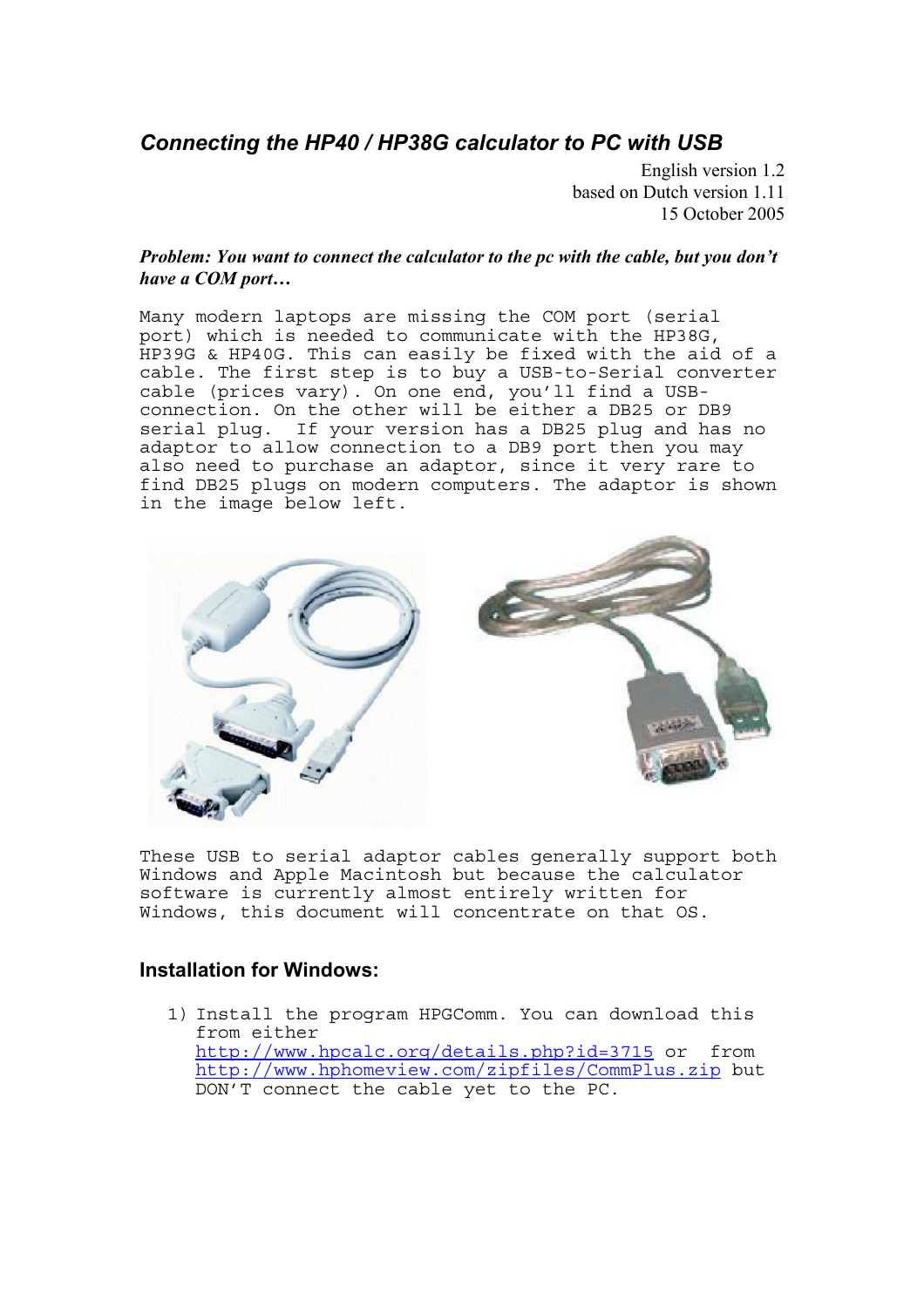- 2) Your cable almost certainly came with a cd-rom containing drivers. Follow the instructions on how to install these. This may involve installing the drivers first before connecting the cable, or it may involve connecting the cable and waiting for Windows to recognise it and request an installation disk. You may have to reboot the computer after the installation has finished.
- 3) After rebooting, ensure that the cable is connected to the computer and to the calculator. Normally, Windows recognizes the cable and configures it automatically as part of the installation process and will not ask you to do anything further. Sometimes, however, Windows may fail to recognize the drivers and will require you to install them more than once. You may need to search on the cd-rom for the folder containing the drivers and direct Windows to that folder when it requests them.
- 4) Turn the calculator on and start the HPGComm program. You may find that this is the end of the process and you can immediately use the cable & program normally. If the program appears to be running correctly then the easiest way to check if there is a valid connection between the calculator and the computer is by



capturing an image of the screen.

On the hp39g, hp40g, hp39g+ and related models this is done by pressing ON on the calculator, holding it down and then pressing 1.

If your connection is valid then a screenshot will appear on your PC showing the calculator's screen. If this occurs then you have successfully installed your cable and software.

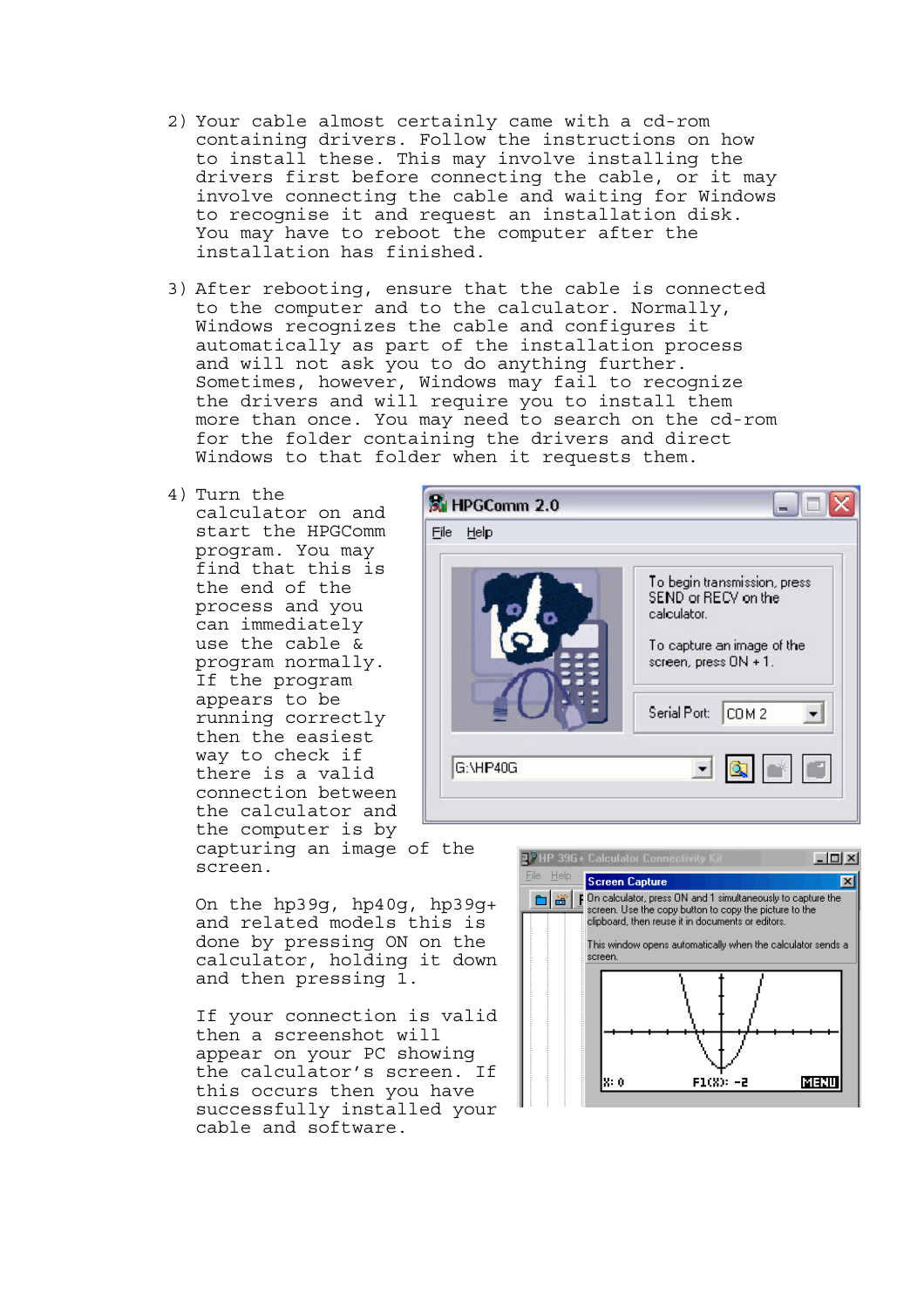5) Sometimes, however, you see a message from HPGComm telling you that the program is unable to use the assigned COM port. This means that the program has been unable to find a cable attached to the port you have asked it to use. If so, go to the next step in this explanation.



- 6) If the steps up to this point didn't work then it may be for one of a number of reasons.
	- a. Firstly, HPGComm is capable of accessing COM ports Serial Port: COM 2  $\blacktriangledown$ numbers 1 to 4. You can change this using the control on the main program screen. Try the other ports to see if they will work.
	- b. Secondly, the problem may be that Windows has assigned a COM port to the cable during the installation process that the program can't access. In the following steps, there is a description of the way to change the COM port number in Windows XP. The procedure for other Windows OS's differs slightly, but is essentially similar.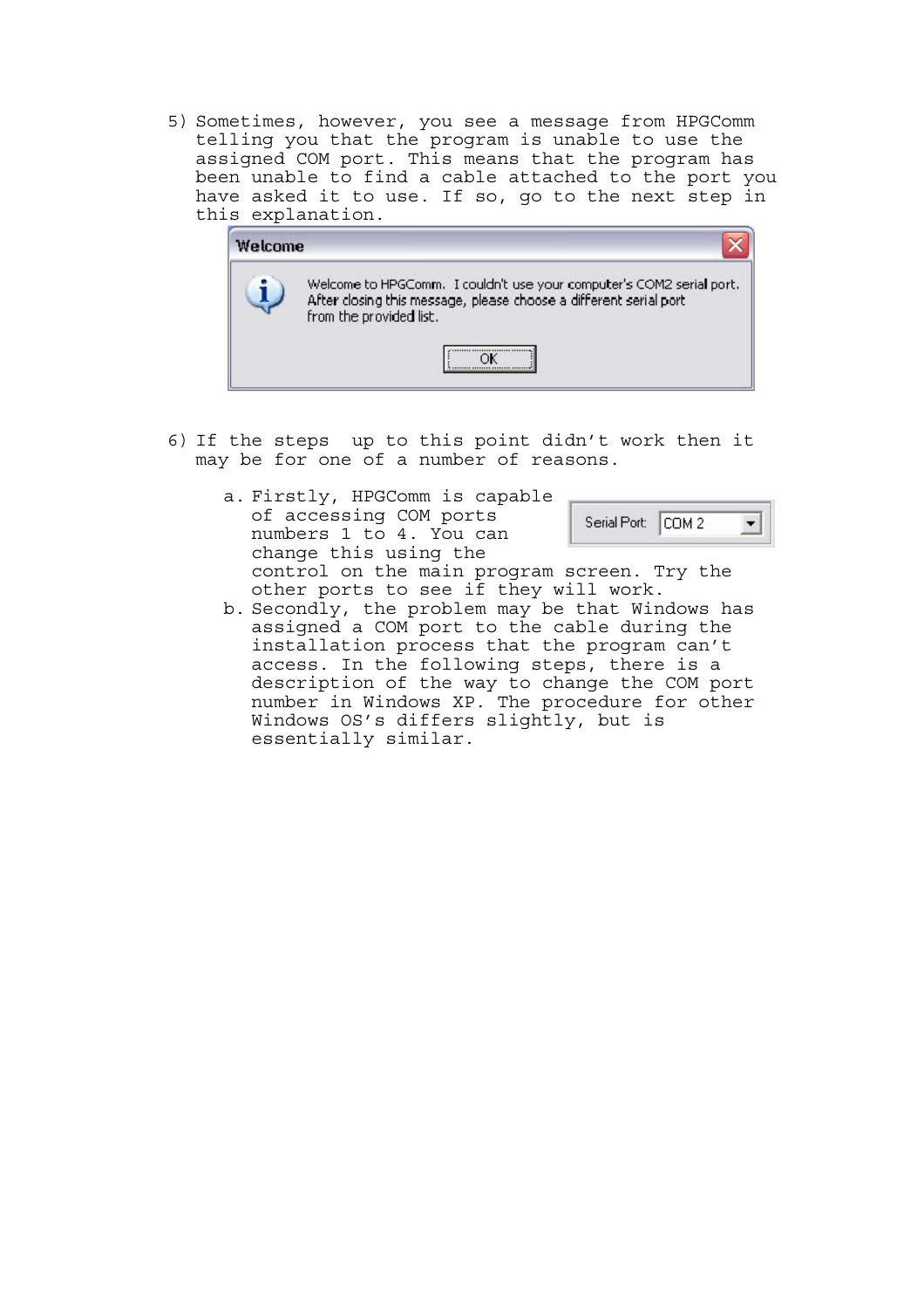## **Reassigning the COM port**

- 1) If the error message from HPGomm is still displayed, click OK to remove it and then close the HPGComm program.
- 2) Click on the Start menu and choose the Control Panel. If your Control Panel is set up to display in XP style then use the button on the left of the window to change it to the Classical View. The aim is to see something similar to the view shown right.



Hardware tab. Now click on the Device Manager button. In the screen that appears next, look down until you find your new USB to Serial connection. Unlike the example here, which shows that it is connected to COM1, you will probably find that it is listed as being connected to COM5 or COM8 or something similar. This 白 y Ports (COM & LPT)  $\mathcal F$  ECP Printer Port (LPT) means that HPGComm can't use it until you change USB to Serial (RS2<sup>2</sup>2) Port (COM1) the port assignment. **E** ··泰 Processors

If your version shows COM1, COM2, COM3 or COM4 then you should run HPGComm, set it to connect to that port and then check again for a valid connection by capturing a screenshot. If the connection is still invalid then you have a larger problem! You need to look at whether you have any other programs such as modems or joysticks which are taking control of the serial port and refusing to allow HPGComm to gain access. Good luck!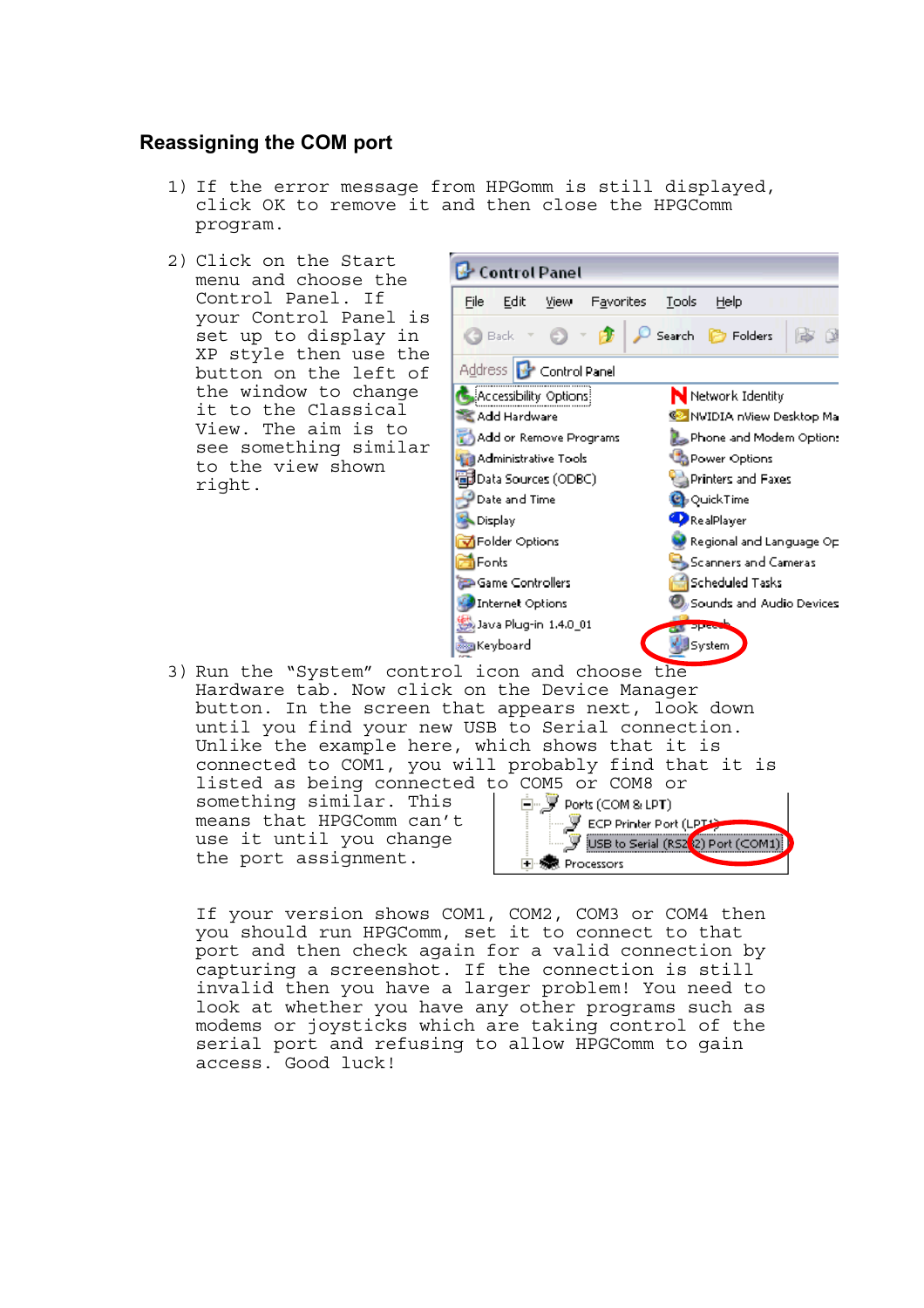4) To change the assigned port, select the device in the list and then choose 'Properties' via the Action menu as shown.

| Update Driver                                                                                                                                                                                                                                 |  |  |  |  |  |  |  |  |
|-----------------------------------------------------------------------------------------------------------------------------------------------------------------------------------------------------------------------------------------------|--|--|--|--|--|--|--|--|
| Disable                                                                                                                                                                                                                                       |  |  |  |  |  |  |  |  |
| Uninstall                                                                                                                                                                                                                                     |  |  |  |  |  |  |  |  |
| Sc <u>a</u> n for hardware changes                                                                                                                                                                                                            |  |  |  |  |  |  |  |  |
| <u>Lyck change in the change of the change of the control of the control of the control of the control of the control of the control of the control of the control of the control of the control of the control of the control o</u><br>Print |  |  |  |  |  |  |  |  |
| Properties                                                                                                                                                                                                                                    |  |  |  |  |  |  |  |  |
| Help<br>illea Human Intorface Devices                                                                                                                                                                                                         |  |  |  |  |  |  |  |  |

5) In the Properties dialog box, 国··<u>俄國</u> Human Interface Devices click on the "Port Settings" tag and then on the "Advanced…" button (see below). In the Advanced Settings box that appears you will see a pull down menu that allows you to assign a different COM port number than the one that Windows has allocated. Use it to choose one that HPGComm will recognise. You should generally avoid choosing one that is already in use. This is indicated in the list that pops up.

| USB to Serial (RS232) Port (COM1) Properties        |                                                                                                         |                 |                  |  |           |      |           |
|-----------------------------------------------------|---------------------------------------------------------------------------------------------------------|-----------------|------------------|--|-----------|------|-----------|
| Port Settings<br>Gene <i>l</i> al                   | Driver                                                                                                  |                 |                  |  |           |      |           |
|                                                     | Bits per second:                                                                                        | 9600            | ٧                |  |           |      |           |
|                                                     | Data bits: 8                                                                                            |                 | $\checkmark$     |  |           |      |           |
|                                                     | Parity:                                                                                                 | None            | $\checkmark$     |  |           |      |           |
|                                                     | Stop bits: 1                                                                                            |                 | $\checkmark$     |  |           |      |           |
|                                                     | Flow control: None                                                                                      |                 | $\checkmark$     |  |           |      |           |
|                                                     |                                                                                                         | <b>Advanced</b> | Restore Defaults |  |           |      |           |
| <b>Advanced Settings for COM1</b>                   |                                                                                                         |                 |                  |  |           |      | $\hat{ }$ |
| V Use FIFO buffers (requires 16550 compatible UART) | Select lower settings to correct connection problems.<br>Select higher settings for faster performance. |                 |                  |  |           |      | OK        |
| Receive Buffer: Low [1]                             |                                                                                                         |                 |                  |  | High (14) | (14) | Cancel    |
| Transmit Buffer: Low [1]                            |                                                                                                         |                 |                  |  | High (16) | (16) | Defaults  |
| JS C<br>COM Port Number:                            | COM1                                                                                                    | v               |                  |  |           |      |           |

- 6) After you have chosen a valid port number, you may now close all windows by clicking on the OK button in every screen or on the X in the upper right corner of your screen when there is no OK-button.
- 7) Restart Windows, then run the program HPGComm again. The warning message may still appear if HPGComm is not set to the port you've chosen. If so, ignore it and click OK.